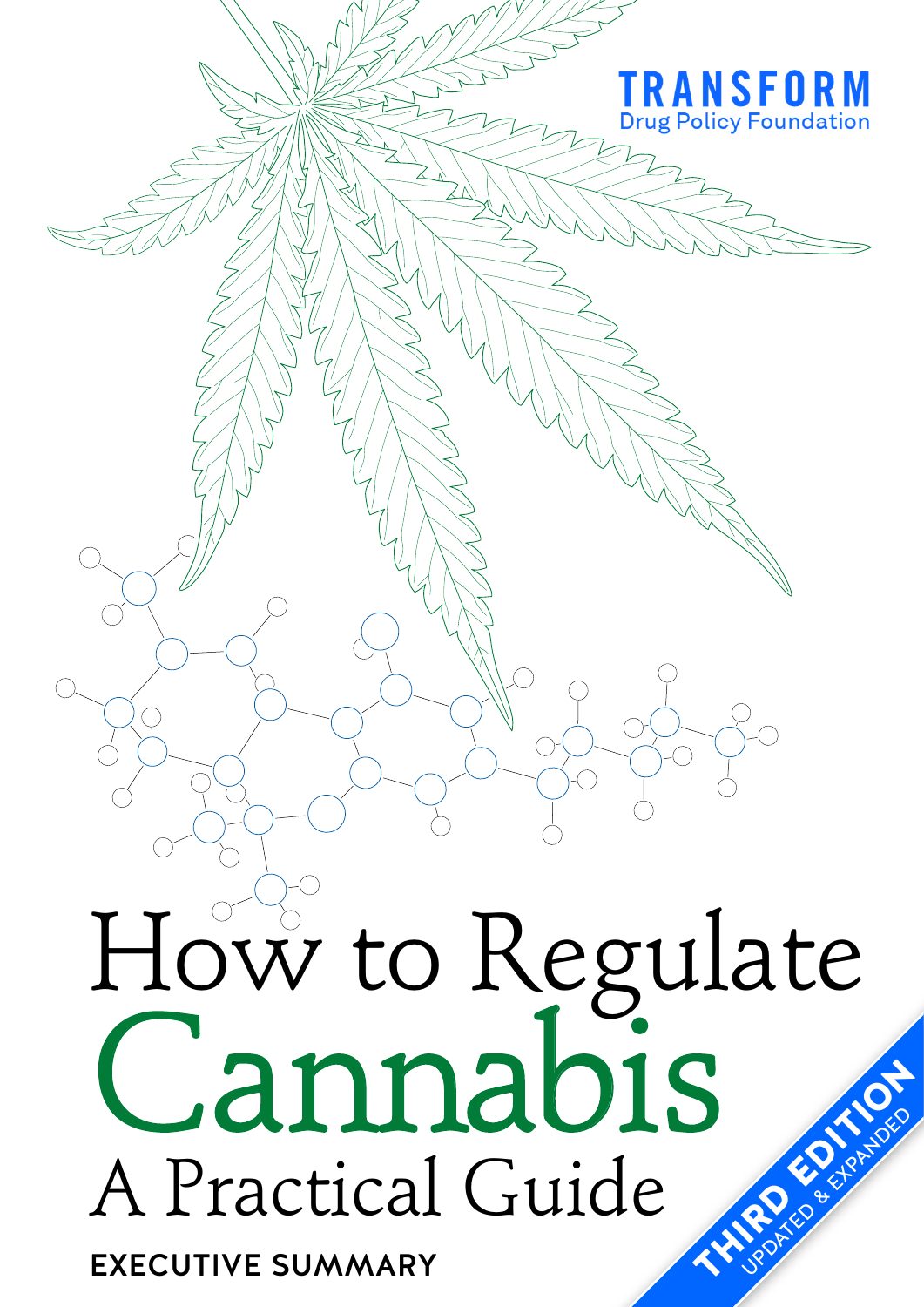#### **Transform Drug Policy Foundation Getting drugs under control**

Transform is a UK-based independent charity with a vision of a world where drug policy promotes health, protects the vulnerable and puts safety first.

To achieve this, we educate the public and policymakers on effective drug policy; we develop and promote viable alternatives to prohibition; we provide a voice for those directly affected by drug policy failures; and we support policymakers and practitioners in achieving positive change.

Our current system of drug prohibition fails everybody. That is why we believe currently illegal drugs should be legally regulated through a system of risk-based licensing.

In addition to our long-term goal, we work actively to support pragmatic changes to drug policy that can save lives today. These include decriminalisation and police diversion schemes, overdose prevention centres and drug safety checking.

Drug policy harms impact people across society. Through our Anyone's Child campaign, we provide opportunities for people with personal experiences of drug policy failures to be heard.

#### Transform Drug Policy Foundation is a UK-registered charity (#1100518) and limited company (#4862177)

## Introduction

This is the third edition of our guide to regulating legal markets for the non-medical use of cannabis. It is for policy makers, reform advocates and affected communities all over the world who are seeing the legal regulation of cannabis move from the margins decisively into the political mainstream. The question is no longer just 'Should we maintain cannabis prohibition?' or 'How will legal regulation work in practice?', but also 'What can we learn from legalisation efforts so far?'

Transform first published How to Regulate Cannabis: A Practical Guide in 2013, shortly after Colorado and Washington passed statelevel initiatives to legalise cannabis, and shortly before licensed sales of cannabis began. Since then, the cannabis policy landscape has changed dramatically. As well as an ever-increasing number of state-level initiatives to legalise cannabis in the US, now well into the double figures, we have seen moves at a national level in Uruguay, Canada, Mexico and Malta, as well other states in the process of doing so, including Luxembourg, Switzerland, Germany, Israel, South Africa, and jurisdictions across the Caribbean. Transform has been there from the beginning, working, alongside its partner organisation México Unido Contra la Delincuencia, as consultant to the Government of Uruguay on its proposed cannabis regulation model, and has since been approached by other jurisdictions to provide our expertise in developing new cannabis policy frameworks.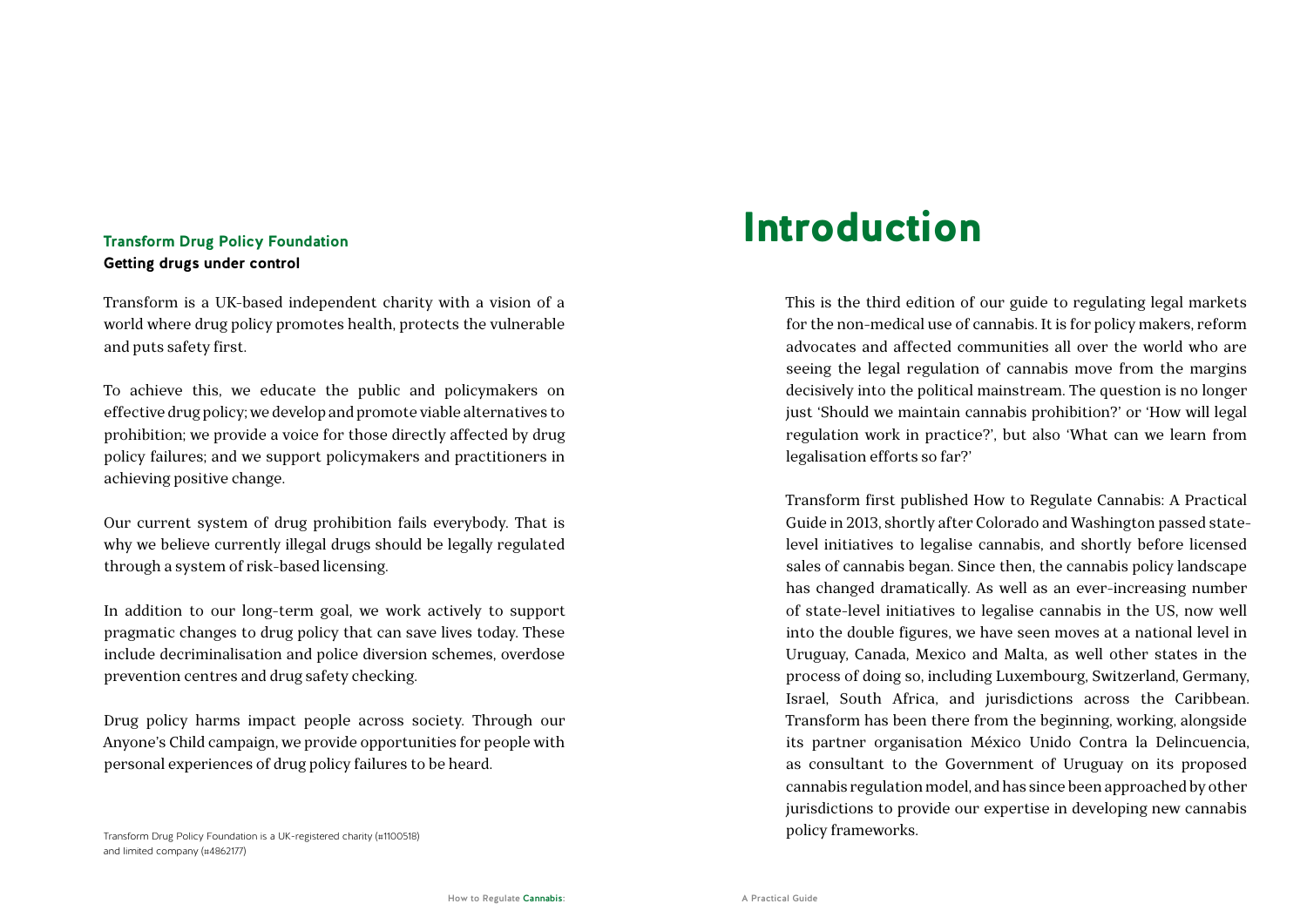Reform is accelerating. We are fast approaching half a billion people living in legal cannabis jurisdictions. Emerging lessons from these new legal markets have been incorporated throughout this updated and expanded third edition, including detailed new sections on social equity programmes, expungement of past criminal records, and mitigating the risks of corporate capture.

Transform, working with international colleagues, has produced this guide to help those engaged in cannabis policy through the key practical challenges involved in developing and implementing an effective regulation approach to achieve a world where drug policy promotes health, protects the vulnerable and puts safety first.

- Section 1 provides the **conceptual foundations** for a responsible regulatory approach.
- Section 2 tackles the **details of how to regulate** the various aspects of a cannabis market, including key challenges and broad recommendations for best practice.
- Section 3 focuses on **specific cannabis-related issues** that run parallel to wider market regulation questions, nationally and internationally.

The debate around the legalisation and regulation of cannabis has rumbled on ever since the drug was first prohibited. But it is finally nearing its end point. Support for a punitive prohibitionist approach is waning rapidly, while globally, support for pragmatic reform has passed a tipping point in mainstream political and public opinion.

A key lesson from legalisation efforts so far has been the importance of acting early. If regulatory frameworks are not sufficiently designed to prevent corporate capture and promote

equitable market access from the outset, then regulators are likely to face an uphill battle going forward. For this reason, we urge regulating jurisdictions to heed the messages in this guide and think carefully about how to build the kind of cannabis policy that meets the promises made in support of reform. We hope the detailed discussion in this guide provides some assistance in ensuring that cannabis legalisation works for everyone.

#### Aims and policy options

Rather than the vague ideological or political goals of prohibition, we have identified the following aims of an effective cannabis policy:

- Respect, protect and promote human rights
- Protect and promote public health
- Promote social equity, improve development opportunities and ensure communities most impacted by prohibition are included in policy development
- Reduce crime, corruption and violence associated with drug supply
- Protect against excessive corporate influence on policy making
- Limit the incentives for profit-making driven by problematic use
- Protect the young and vulnerable from potential harms
- Incorporate clear outcome indicators, measures of success and evaluation processes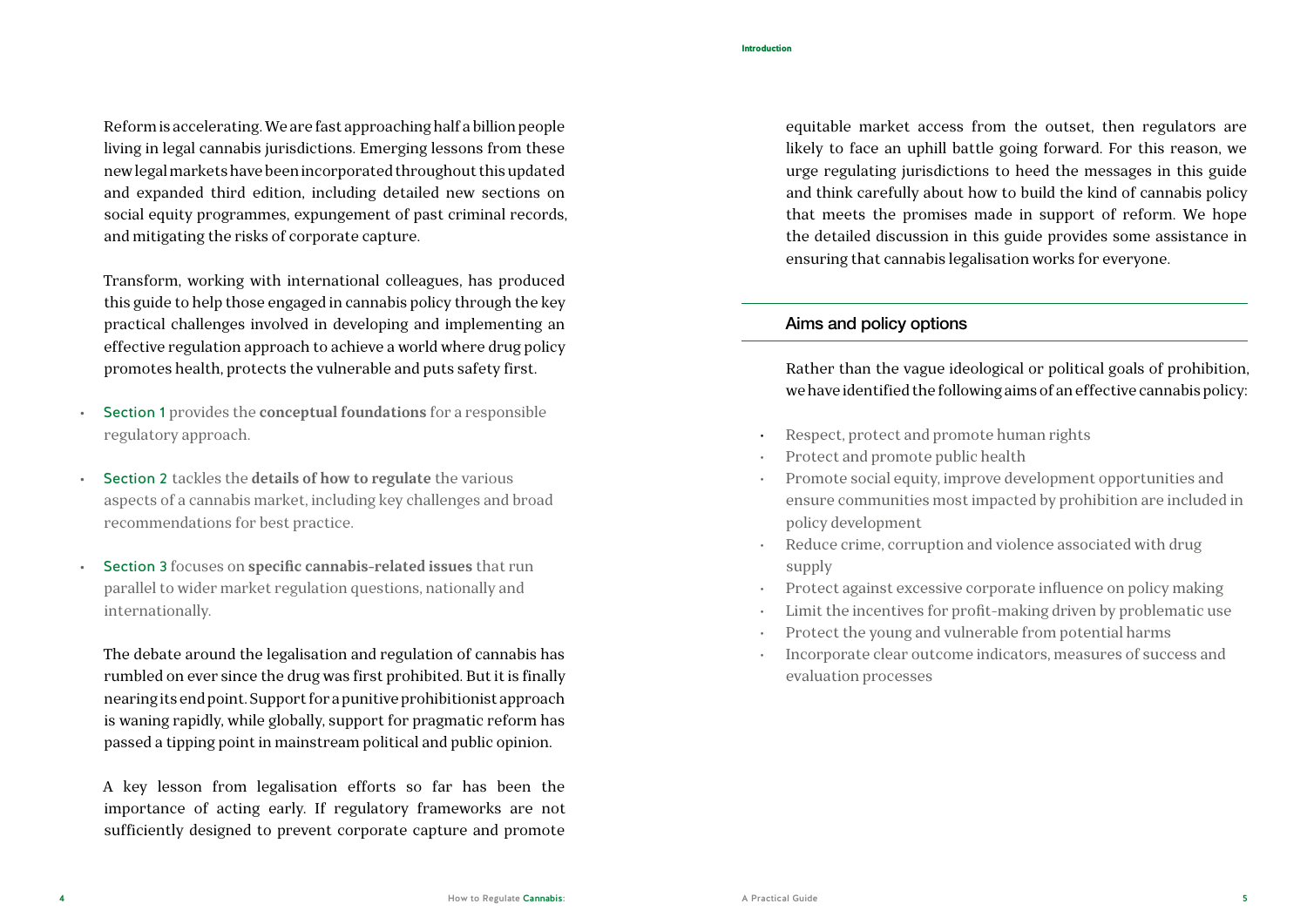

The various policy options for regulating cannabis are part of a spectrum that includes prohibition (which may be either more or less harshly enforced), various regulatory models that involve differing levels of government intervention, and essentially unregulated free markets. The regulatory models which occupy the middle ground on the drug policy spectrum, between the extremes of absolute prohibition and unregulated free markets, are best placed to deliver the above aims.

The options at either end of the spectrum involve essentially unregulated markets, controlled by either criminal or legal entrepreneurs, in which governments forfeit the ability to intervene and ensure these aims are met. By contrast, under systems of legal regulation, government intervention can take many forms.

How to Regulate Cannabis: A Practical Guide is organised into chapters that explore each area of regulation and the potential regulatory tools at our disposal. This analysis is informed by evidence from related policy areas - in particular, pharmaceutical drugs, and existing models of medical and non-medical cannabis regulation. The guide discusses key concerns and challenges around cannabis policy reform from production, tax and potency, to past criminal records, corporate capture and social equity.

The key themes to emerge from this guide are:

- Mitigating the risks of over-commercialisation The history of legal drugs markets is littered with examples of commercial interests trumping public health priorities. Regulators should learn from this experience and ensure that the legal cannabis trade is not susceptible to similar industry manipulation.
- Centring social justice in policy design and implementation Not only should policy ensure that the benefits of reforms are shared fairly, and the inequities of the past not reproduced, but also that the toxic legacy of the war on drugs is addressed through expungement of criminal records, and the participation of, and investment in disproportionately impacted communities.
- Placing science at the heart of the policy making process -Rather than being dictated by ideological commitments or political concerns, cannabis policy should be built on evidence of what will minimise the potential harms and maximise the potential benefits associated with cannabis production and use.
- **Erring on the side of caution** Cannabis regulation should be more, rather than less, restrictive, at least at the outset. Again, as experience with alcohol and tobacco demonstrates, attempts to 'reverse-engineer' well-established and culturally embedded regulatory frameworks in order to make them more restrictive are likely to be problematic due to industry resistance.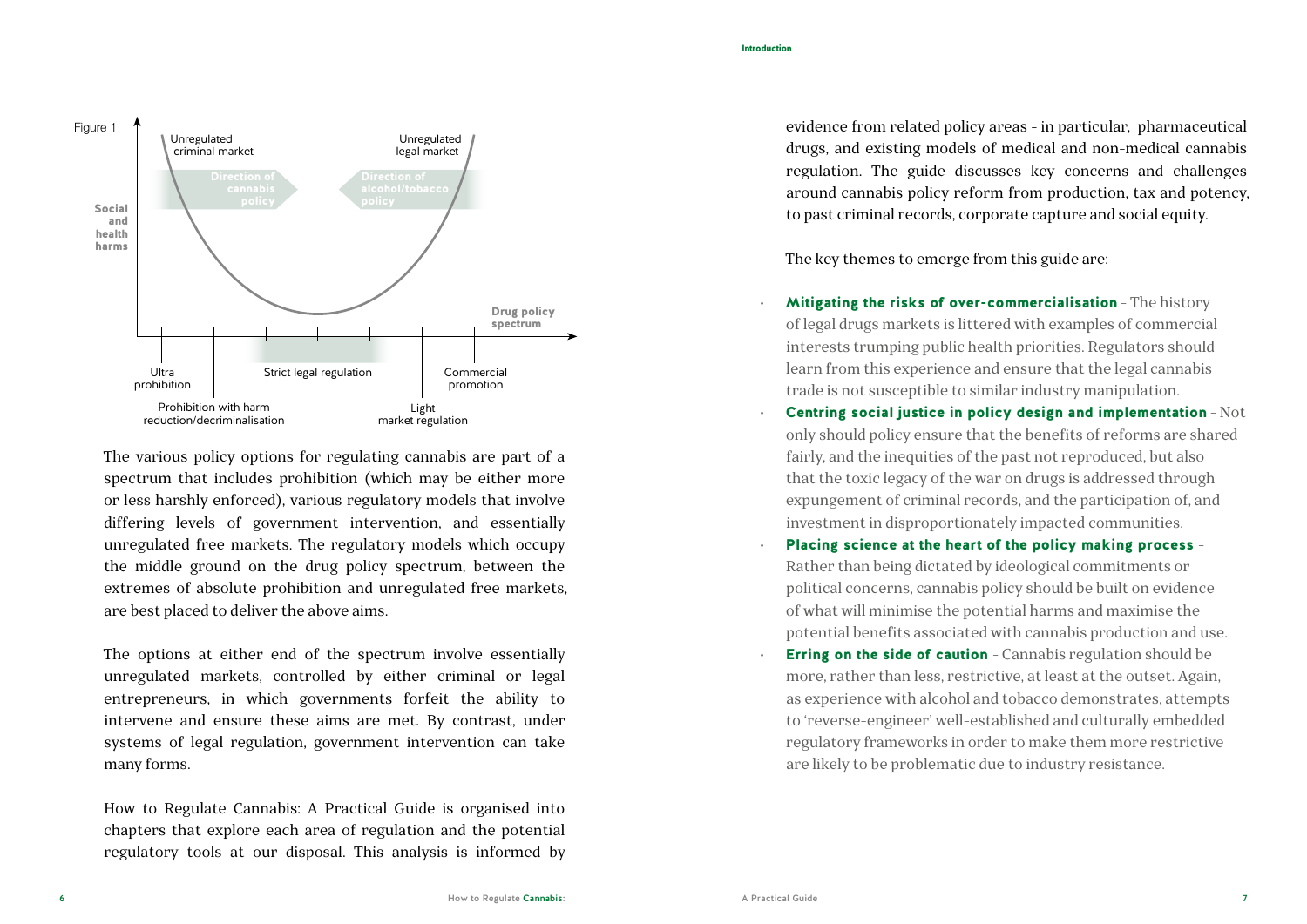## The practical detail of regulation

#### a Production

- The regulation of production should have two main aims: Guaranteeing product safety and quality through appropriate testing, evaluation and oversight of production processes, and ensuring the security of production systems in order to prevent diversion to unregulated illicit markets.
- Legal cannabis production can take different forms on a smaller scale, via home growing or so-called 'cannabis social clubs', or on a larger scale, via commercial entities subject to varying levels of government oversight. Each model has its own challenges, but functioning examples of most - demonstrating both good and bad practice in terms of social equity and sustainability - are already in operation in different places around the world.
- As market models move beyond domestic production into international trade it is important that regulation should be considered through the lens of sustainable development; the development impacts of cannabis reforms for traditional producer regions should not be forgotten.

#### b Price

- Price controls are an important and flexible tool for influencing the dynamics of a legal cannabis market, but should be employed cautiously, in order to reduce the risk of having unpredictable or negative impacts on the nature of the market.
- Price controls will have to balance often conflicting priorities - e.g. the desire to dissuade use (by keeping prices higher) vs. the desire to reduce the size of illegal markets (keeping prices lower).
- Careful evaluation will be critical in the development of pricing policy, with responses shaped by lessons learnt, changes in patterns of use, and local priorities.

#### c Tax

- There are a range of ways in which tax revenue can be generated within a legal cannabis market, but they must all function in a way that supports, rather than undermines, the wider policy aims discussed above.
- The total amount of revenue generated will depend on the tax model adopted, and the size of the taxable market. Potential variations in both over time make predictions difficult.
- Maximising tax revenue should not be a key driver of policy; tax revenue should be seen more as a welcome additional benefit.
- A system based on taxation of both production and sales with THC (the psychoactive substance in cannabis) content by weight being the taxable unit - is a sensible starting point for discussion, but models will need to fit within the needs and practicalities of local political environments and existing tax frameworks.
- While ring-fencing cannabis taxes for social programmes may be politically attractive, it may be problematic in practice.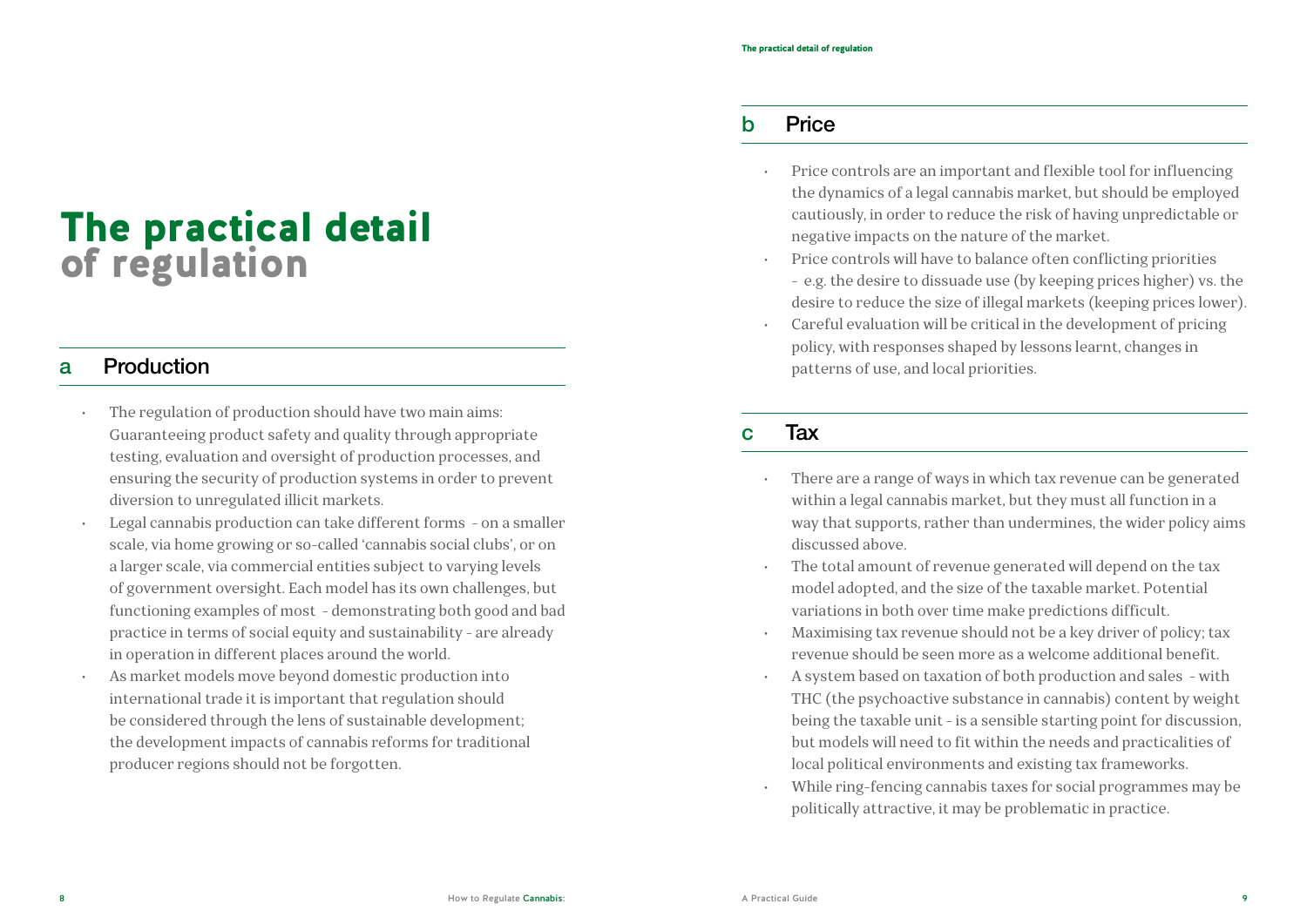#### d Preparation and method of consumption

- Given that cannabis comes in many different preparations and can be consumed in a variety of ways, regulatory models will need to be designed with local patterns of use in mind.
- The risks of cannabis use are shaped by preparation, dosage, potency and method of consumption. Regulation can reduce these risks by: promoting the use of safer products, in particular those that are less potent; encouraging safer methods of consumption, especially those that do not involve smoking, such as the use of vaporisers; and by providing safer environments in which to consume cannabis.

### e Strength/potency

- The nature of cannabis potency differs from the potency of alcoholic drinks because cannabis includes more than one psychoactive compound (the ratios of which can impact subjective experience and risk), and can be consumed in different ways (which impact speed of onset, duration of effect, and total exposure).
- Potency-related risks can be reduced through testing and monitoring of products, clear and accurate labelling, responsible retailing, and education about potency related risks and responsible use.
- This combination of interventions is likely to be more effective and less problematic than attempts to enforce arbitrary potency limits - particularly if set too low.

### Packaging

- A primary aim of packaging should be to ensure it is child resistant, in order to minimise the risks of accidental ingestion.
- Packaging should also be tamper-proof, display an appropriate level of product content and safety information, and preserve the freshness of the product.
- Regulation of cannabis product packaging should take into account lessons from policy mistakes with alcohol and tobacco packaging, both of which have historically been designed to encourage or initiate use, in particular among young people.
- Established packaging technology for food and pharmaceutical drugs can be easily adapted to meet the needs of cannabis packaging.
- Environmental sustainability requirements should be mandated.

### g Vendors

- As gatekeepers to access of cannabis, it is important that vendors are subject to regulation that ensures the drug is made available in as safe and responsible a manner as possible.
- Vendors should therefore be licensed, with licences awarded (or withdrawn) on the basis of whether access controls (in particular age-access controls) are properly enforced, and whether sufficient product and safety information, or other advice is provided to purchasers.
- Commercial priorities may undermine responsible retailing practice, so any licensing framework will need to be vigorously enforced, and vendor training requirements mandated, if it is to be effective.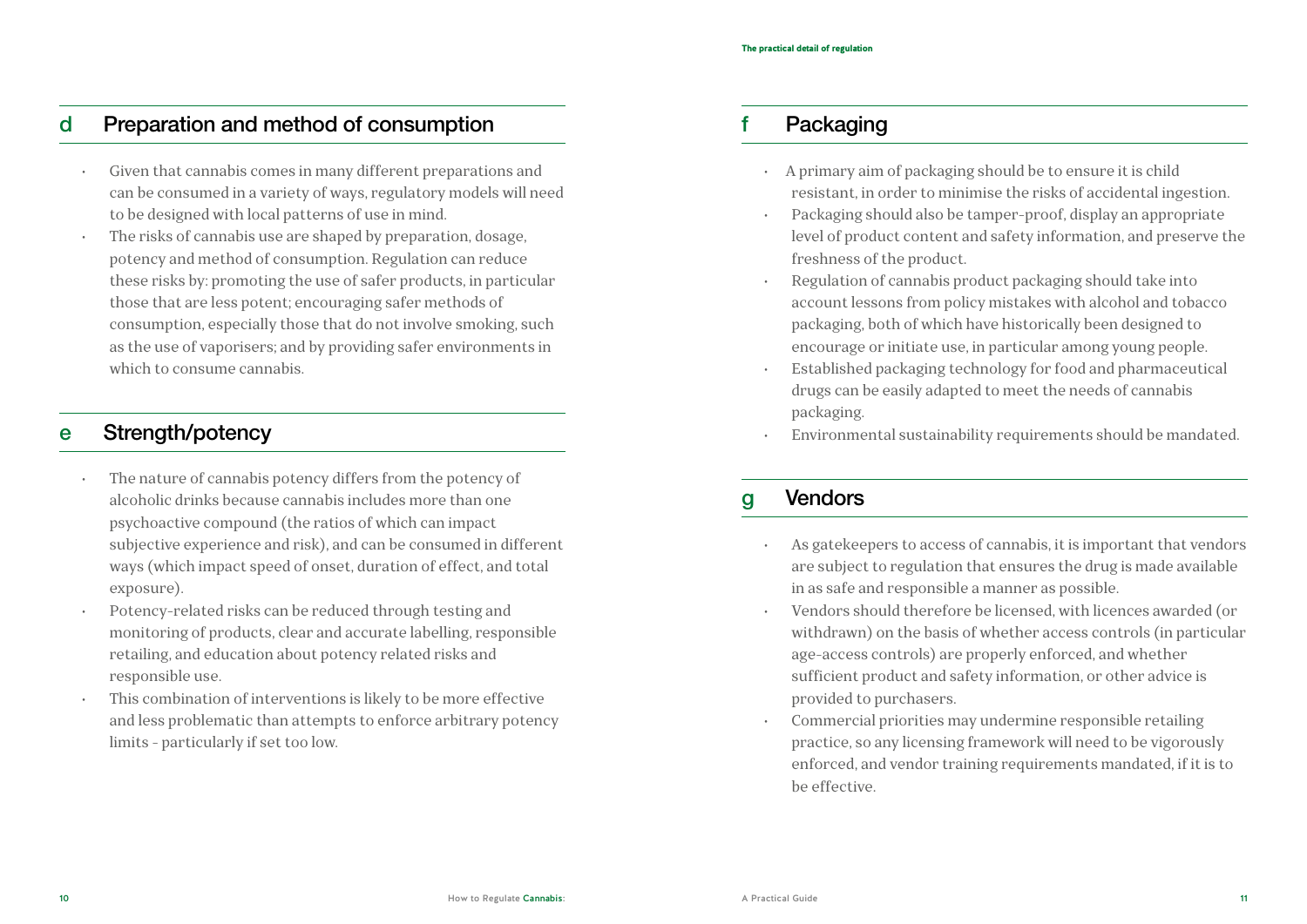• Social equity aims should be hardwired into initial legislation, with licensing policies promoting market access for disproportionately impacted communities and smaller businesses - supported by training, technical and financial assistance - to prevent corporate capture and ensure a diverse market space.

#### h Purchasers/users

- Controls on purchasers/users include: age-access controls, controls on bulk purchasing (i.e. sales rationing), and controls on when and where cannabis can be consumed.
- Where to set the age-access threshold for cannabis will be determined by local needs, but 18 is in keeping with age restrictions on alcohol and tobacco in many places. Age-access thresholds will need to be strongly enforced in order to be effective, and should also be supported by evidence-based prevention and education interventions.
- Controls over permitted locations for cannabis smoking/vaping should mirror those that currently exist for public tobacco smoking/vaping.

#### **Outlets**

• Controls on physical 'bricks and mortar' outlets - in terms of their location, hours of opening, appearance and geographical density - should balance the need to establish a level of availability that meets adult demand and reduces illicit-market supply, while at the same time preventing localised over-availability and subsequent potential increases in use.

- The appearance of retail-only outlets should be functional rather than promotional.
- Controls on venues that permit on-site consumption which must offer a comfortable, welcoming environment - should focus on external signage and internal product displays.
- Online outlets will require dedicated regulatory oversight and licensing arrangements - but operate within the same regulatory principles which apply to vendors, marketing etc.

### Marketing

- Experiences with alcohol and tobacco show how marketing can be used to initiate and promote consumption and encourage risky using behaviours, but also clearly demonstrates that strict controls can effectively mitigate such effects.
- A comprehensive ban on all marketing activity (as outlined in the World Health Organization's Framework Convention on Tobacco Control) should be enforced by default. Partial marketing bans are likely to be far less effective, given that tobacco companies, when subject to such bans, have maintained their level of promotional spending, simply diverting more money to those marketing activities that are still permitted.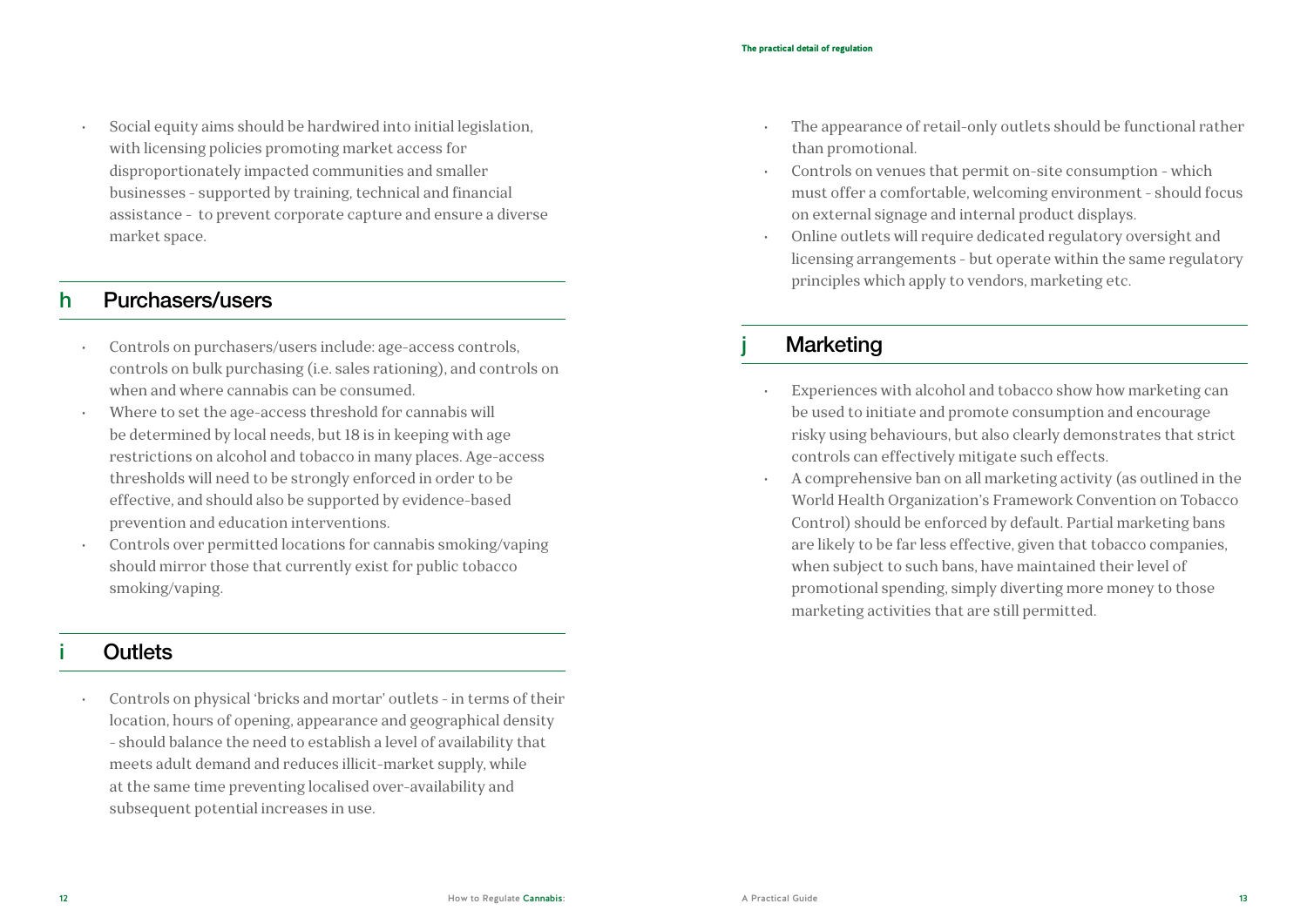# Key challenges

#### a Past criminal records

- Criminal records provide a lasting stigma, reducing employment and life opportunities.
- Expungement of criminal records for offences that are now legal is a vital part of addressing the toxic legacy of prohibition, acknowledging past injustices, and repairing the disproportionate burden of harm carried by marginalised communities.
- A process for automatic and total expungement of criminal records should be mandated in legislation at the outset of any reform process, and should be the responsibility of the relevant authority, not affected individuals.

#### b Corporate capture

- Corporate capture of the policy process, and the emergence of corporate monopolies, undermine development of effective public health legislation and realisation of social justice and environmental sustainability goals.
- The risks of corporate capture can be mitigated by: building equitable licensing policies into legislation from the outset; restricting the number of retail or production licenses available to a given corporate entity; restricting participation of alcohol and tobacco industry actors in emerging cannabis markets; establishing mechanisms to monitor corporate lobbying;

securing international coordination to ensure the emerging legal cannabis trade supports sustainable development goals.

#### c Cannabis-impaired driving

- The risks associated with driving while impaired, to the driver, passengers and other road users, justify its designation as a specific offence and a hierarchy of legal sanctions for offenders - with resources directed to educating the public about both the risks and legal consequences.
- Field-testing precise THC blood levels is difficult, and the relationship between blood THC levels and impairment is less clear than the equivalent relationship for alcohol, making enforcement of legal standards difficult.
- Given this problem, we recommend a policy centred around effect-based standards. Any body fluid testing should only be carried out to establish recent use following a recorded driving infraction or once evidence of impairment has been derived from a standardised field sobriety test that has been validated for cannabis-induced behaviour.
- The blood THC threshold beyond which prosecutors can reasonably assume a driver has recently used cannabis should be determined by the best currently available evidence. At present, the scientific literature suggests approximately 7-10 nanograms of THC per millilitre of blood would be a reasonable point at which to set this threshold.
- The combined use of alcohol and cannabis presents a far greater safety risk and should be addressed through the use of lower threshold limits for both.
- Zero tolerance or per se blood THC limits, which automatically trigger the application of sanctions, should be avoided as they risk leading to prosecutions of drivers who are not impaired.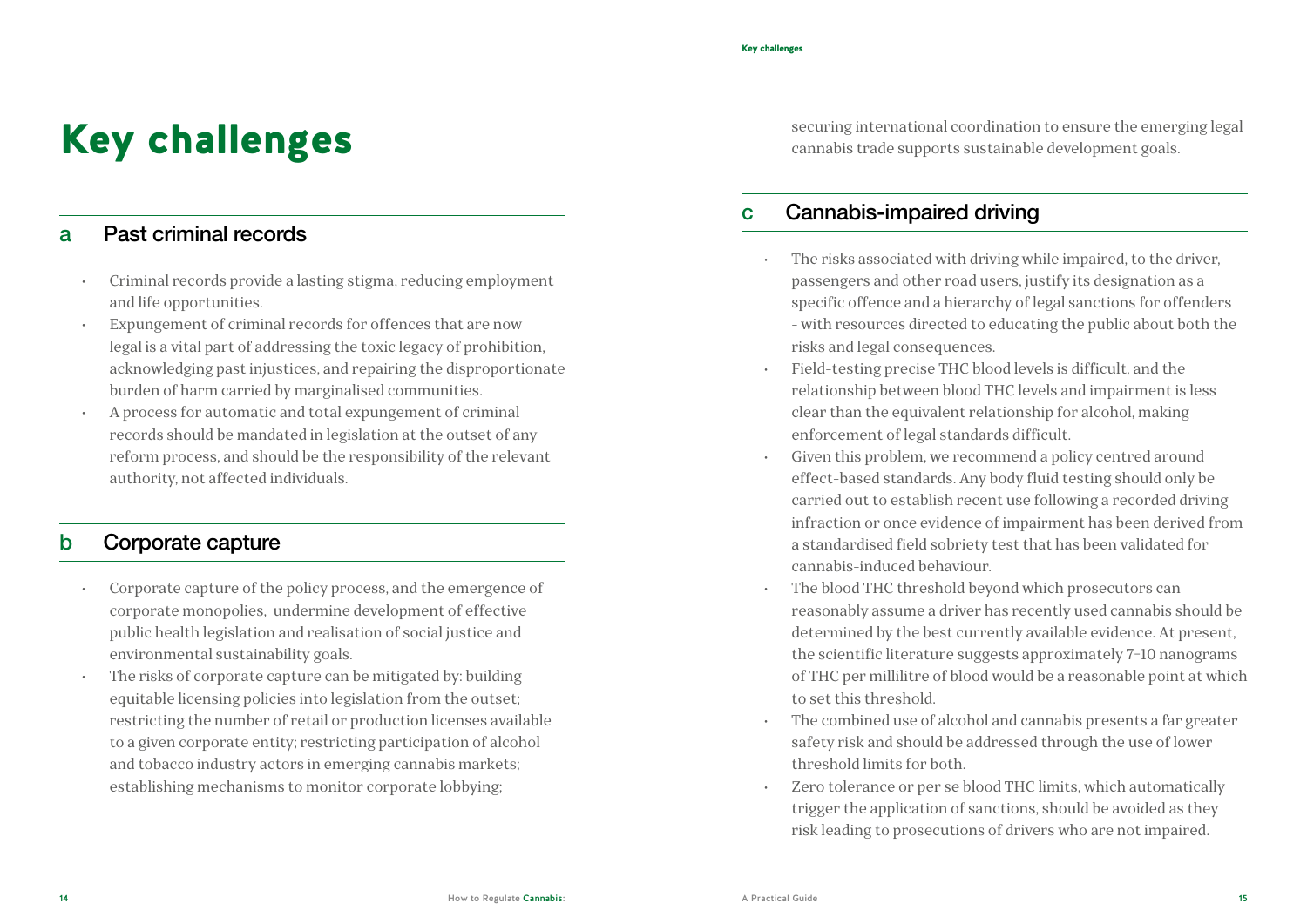#### d The interaction of regulator systems for medical and non-medical uses of cannabis

- It is important to make a clear distinction between the political and regulatory challenges relating to medical and non-medical cannabis products, so that the parallel and overlapping research and policy development processes support rather than hinder each other.
- The two issues have often been conflated, and while this has arguably been useful in some political contexts, this approach also carries practical and political risks. Unless there is a specific reason to explore the cross-over, we suggest separating the issues as far as possible.

#### e Synthetic cannabinoids

- Comparatively little is known about the growing number (100+ identified) of synthetic cannabinoids (novel psychoactive substances that mimic some effects of cannabis), and the unregulated products that contain them, but they are often highly potent and more risky than cannabis.
- Under a system of legal cannabis regulation, the default position should be that synthetic cannabinoids would not be made legally available for non-medical use - however possession should not be subject to sanction, and appropriate tailored harm reduction and treatment responses should be available.
- The emergence of the synthetic cannabinoid market is fuelled by cannabis prohibition, and will be significantly undermined when cannabis prohibition ends.

### f 'Cannabis tourism'

- The potential for legally available cannabis to lead to increases in tourism or cross-border transit between legal and prohibitionist jurisdictions is a real, albeit widely overstated, problem.
- Destination tourism related to cannabis is relatively non-problematic and can bring economic benefits for the destination.
- Localised cross-border transit is more of a problem particularly in federalised regions with open borders between jurisdictions with different legal models (most obviously the US and EU), but one that needs to be managed pragmatically rather than with heavy-handed restrictions to market access, or expensive and likely counterproductive border enforcement.
- This is likely to remain a marginal and localised problem that will diminish over time as more jurisdictions move to regulate cannabis.

## g Cannabis and the UN conventions

- The outdated, inflexible and counterproductive global drug control system - in the form of the three UN drug conventions and related UN agencies - is more than 50 years old and is long overdue reform to make it 'fit for purpose'.
- In its current form, regulated cannabis markets for non-medical use are forbidden, but the desire of a growing numbers of states to explore such markets is now forcing the debate.
- Mechanisms for reforming the UN drug treaties such as modification, amendment, or replacement - are already in place, but can be vetoed by prohibitionist member states.
- Unilateral action or action co-ordinated between groups of like-minded reform states is likely to be needed to force the issue of wider structural reforms - and options do exist for states to: withdraw from one or more treaties; withdraw and re-accede with reservations on specific